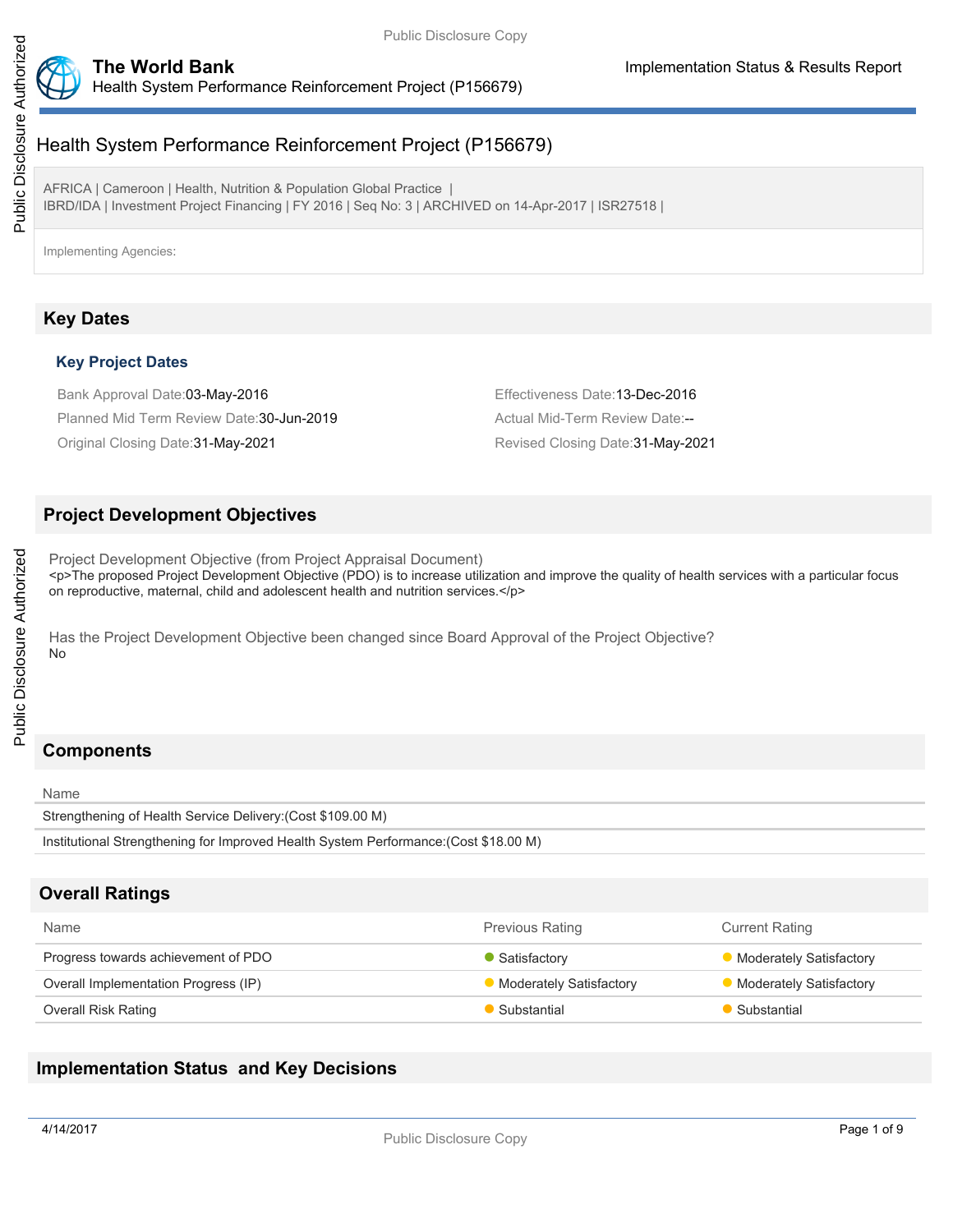The project was declared effective on December 13, 2016 with all five effectiveness conditions being met within the deadline. The new implementation model is now fully operational with the National PBF Technical Unit managing both this project and the Health Sector Support Investment Project (P104525).

As with the Health Sector Support Investment Project (P104525), the security situation in the Far North will most likely impede to some extent the speed with which interventions are rolled out in the region. For example, for PBF, implementation in the western region of the Far North (5 out of the 11 districts in the Far North), which borders Nigeria is progressing slower than the other regions due to security challenges and reduced health worker presence. The same challenges will be faced by the other project-supported interventions related to nutrition, adolescent health, CRVS, as well as coordinating with other WB-supported programs such as the safety nets project. The PBF technical unit is currently on mission in this region to asses the situation in-depth. The task team will discuss with them upon their return.

The GFF Investment Case was validated at the national level on October 18 2016, the process being identified as a GFF best practice due to its participatory nature and respect for GFF guiding principles regarding transparency and inclusiveness. The government is currently organizing regional workshops in the four priority regions of the Investment Case (East, Far North, North and Adamaoua) to develop regional implementation plans for Investment Case. To date the East region has been completed and Adamaoua is planned for the first week of April 2017.

In addition, the project is supporting the preparation of systemic investments that need to be coordinated at the national level. These include: (i) strengthening the national health information system and improving the expansion of the DHIS-2 platform; (Ii) support the design and implementation of a nutrition cascade training program to improve the capacity of health workers to identify and treat nutritional problems, to advocate for healthy household nutritional behaviors, and train/supervise community health workers for nutritional activities at community level; (Iii) to support the BUNEC (National Civil Registration Office) for the design and piloting of the PBF for civil registration offices (to be launched in the third quarter of 2017 in a pilot region); (Iv) support the launch of Kangaroo Mother Care and the development impact bond that will fund the program; and (v) support the design and deployment of the adolescent reproductive health program. These activities are expected to start in April 2017 and will be financed through performance contracts with central level directorates of the associated ministries (health, interior, gender, etc.).

In addition, the project will provide financial support to the 2017 DHS survey, which will include a larger sample for district-level coverage estimates in the 4 Investment Case regions, as well as including the 10-14 age group to have baseline estimates for the full adolescent population in these regions. The project will also finance national Service Delivery Indicators surveys for health and education in 2017.

In terms of supporting the national scale-up of PBF, the project has begun preparation to expand to an additional 50 health districts to start PBF in July 2017, with preparation moving forward on schedule. This includes training, mapping of health facility catchment areas, hiring of additional verification agents and management staff for the Center Region. This phase of the scale-up targets the remaining 36 districts in the three northern regions, an additional 5 districts in each of North-West, South-West and Littoral regions, and 4 districts in the Center region (along with the creation of the Contracting and Verification Agency, as it is a new region for PBF). With this extension, PBF will cover approximately 50% of Cameroon's population with full coverage in the four regions prioritized by the GFF Investment Case. In addition, the Central Hospital in Yaoundé has also started PBF with technical support of the project.

## **Risks**

#### **Systematic Operations Risk-rating Tool**

| <b>Risk Category</b>                                            | Rating at Approval    | <b>Previous Rating</b> | <b>Current Rating</b> |
|-----------------------------------------------------------------|-----------------------|------------------------|-----------------------|
| Political and Governance                                        | • Moderate            | • Moderate             | • Moderate            |
| Macroeconomic                                                   | • Moderate            | • Moderate             | • Moderate            |
| Sector Strategies and Policies                                  | • Moderate            | • Moderate             | • Moderate            |
| Technical Design of Project or Program                          | $\bullet$ Substantial | • Substantial          | • Substantial         |
| Institutional Capacity for Implementation and<br>Sustainability | $\bullet$ Substantial | $\bullet$ Substantial  | • Substantial         |
| Fiduciary                                                       | • Substantial         | • Substantial          | • Substantial         |
| <b>Environment and Social</b>                                   | $\bullet$ Low         | $\bullet$ Low          | $\bullet$ Low         |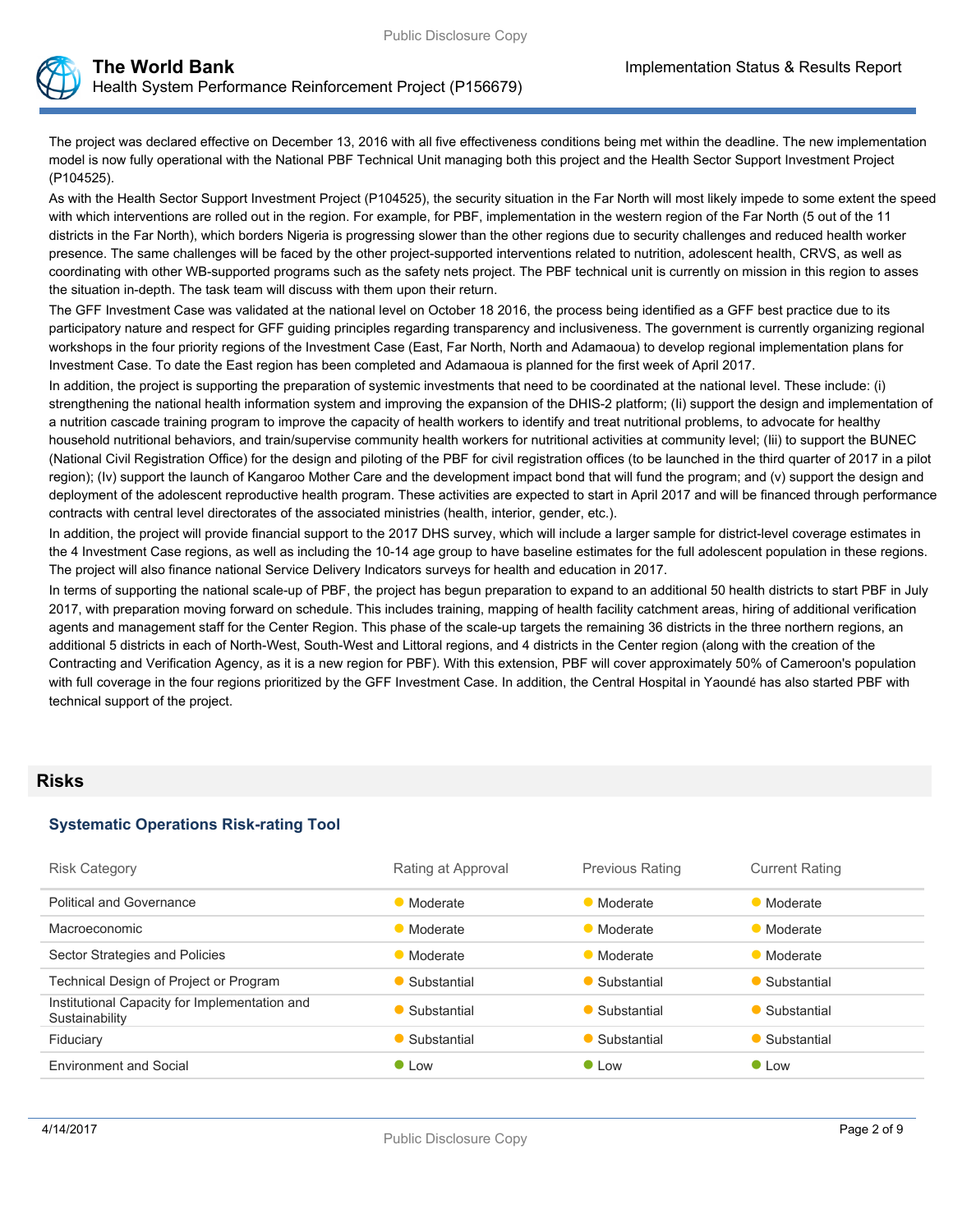



Health System Performance Reinforcement Project (P156679)

| Stakeholders | Moderate      | Moderate      | Moderate    |
|--------------|---------------|---------------|-------------|
| Other        | • Substantial | • Substantial | Substantial |
| Overall      | • Substantial | • Substantial | Substantial |
|              |               |               |             |

#### **Results**

#### **Project Development Objective Indicators**

| ► People who have received essential HNP services (Number, Custom) |                 |                   |                  |              |  |
|--------------------------------------------------------------------|-----------------|-------------------|------------------|--------------|--|
|                                                                    | <b>Baseline</b> | Actual (Previous) | Actual (Current) | End Target   |  |
| Value                                                              | 0.00            | 0.00              | 722.468.00       | 5,520,987.00 |  |
| Date                                                               | 30-Jun-2016     | 10-Nov-2016       | 29-Mar-2017      | 31-May-2021  |  |
|                                                                    |                 |                   |                  |              |  |

**Comments** New outpatient consultations Q3 and Q4 2016 Source: PBF statistics

#### Chidren 12-23 months fully immunized in the 3 Northern regions and the East (Percentage, Custom)

|       | <b>Baseline</b> | Actual (Previous) | Actual (Current) | End Target  |
|-------|-----------------|-------------------|------------------|-------------|
| Value | 68.00           | 68.00             | 68.00            | 80.00       |
| Date  | 30-Jun-2016     | 10-Nov-2016       | 29-Mar-2017      | 31-May-2021 |

#### Births attended by a skilled professional in the 3 Northern regions and the East (Percentage, Custom)

|       | <b>Baseline</b> | Actual (Previous) | Actual (Current) | End Target  |
|-------|-----------------|-------------------|------------------|-------------|
| Value | 37.60           | 37.60             | 37.60            | 55.00       |
| Date  | 30-Jun-2016     | 10-Nov-2016       | 29-Mar-2017      | 31-May-2021 |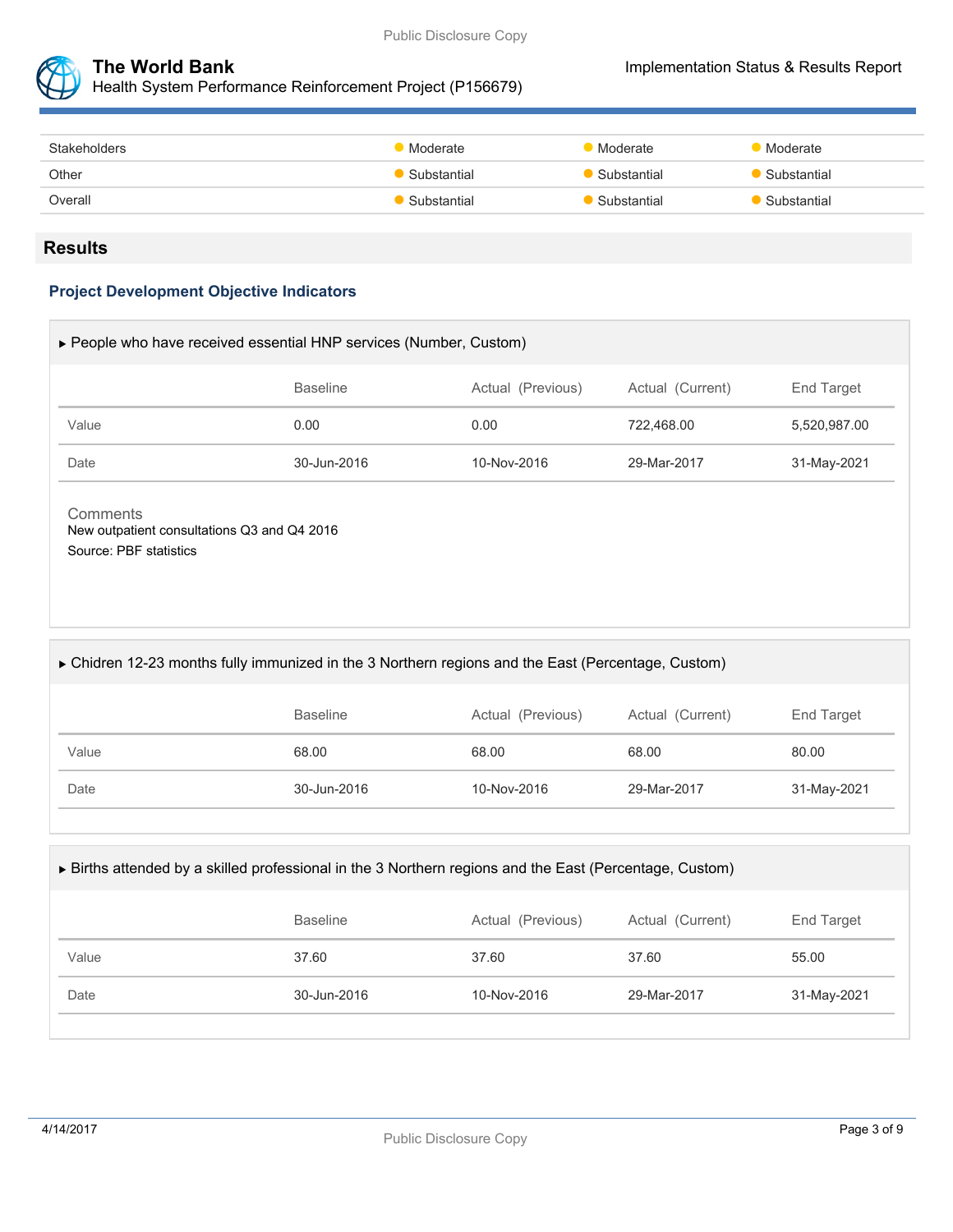

| Average score of the quality of care checklist (Percentage, Custom) |                 |                   |                  |             |  |
|---------------------------------------------------------------------|-----------------|-------------------|------------------|-------------|--|
|                                                                     | <b>Baseline</b> | Actual (Previous) | Actual (Current) | End Target  |  |
| Value                                                               | 30.00           | 30.00             | 38.00            | 50.00       |  |
| Date                                                                | 30-Jun-2016     | 10-Nov-2016       | 30-Dec-2016      | 31-May-2021 |  |
| Comments<br>Source: PBF statistics for Q3 2016, PBF portal          |                 |                   |                  |             |  |

Children under 24 months being weighed for growth monitoring in the 3 Northern regions and the East (Number, Custom)

|       | <b>Baseline</b> | Actual (Previous) | Actual (Current) | End Target   |
|-------|-----------------|-------------------|------------------|--------------|
| Value | 0.00            | 0.00              | 6.528.00         | 1,608,480.00 |
| Date  | 30-Jun-2016     | 10-Nov-2016       | 29-Mar-2017      | 31-May-2017  |

| $\triangleright$ Direct project beneficiaries (Number, Core) |                 |                   |                  |              |  |
|--------------------------------------------------------------|-----------------|-------------------|------------------|--------------|--|
|                                                              | <b>Baseline</b> | Actual (Previous) | Actual (Current) | End Target   |  |
| Value                                                        | 0.00            | 0.00              | 728.157.00       | 6,973,044.00 |  |
| Date                                                         | 30-Jun-2016     | 10-Nov-2016       | 29-Mar-2017      | 31-May-2021  |  |

**Comments** Source: PBF statistics for Q3 and Q4 2016

Female beneficiaries (Percentage, Core Supplement)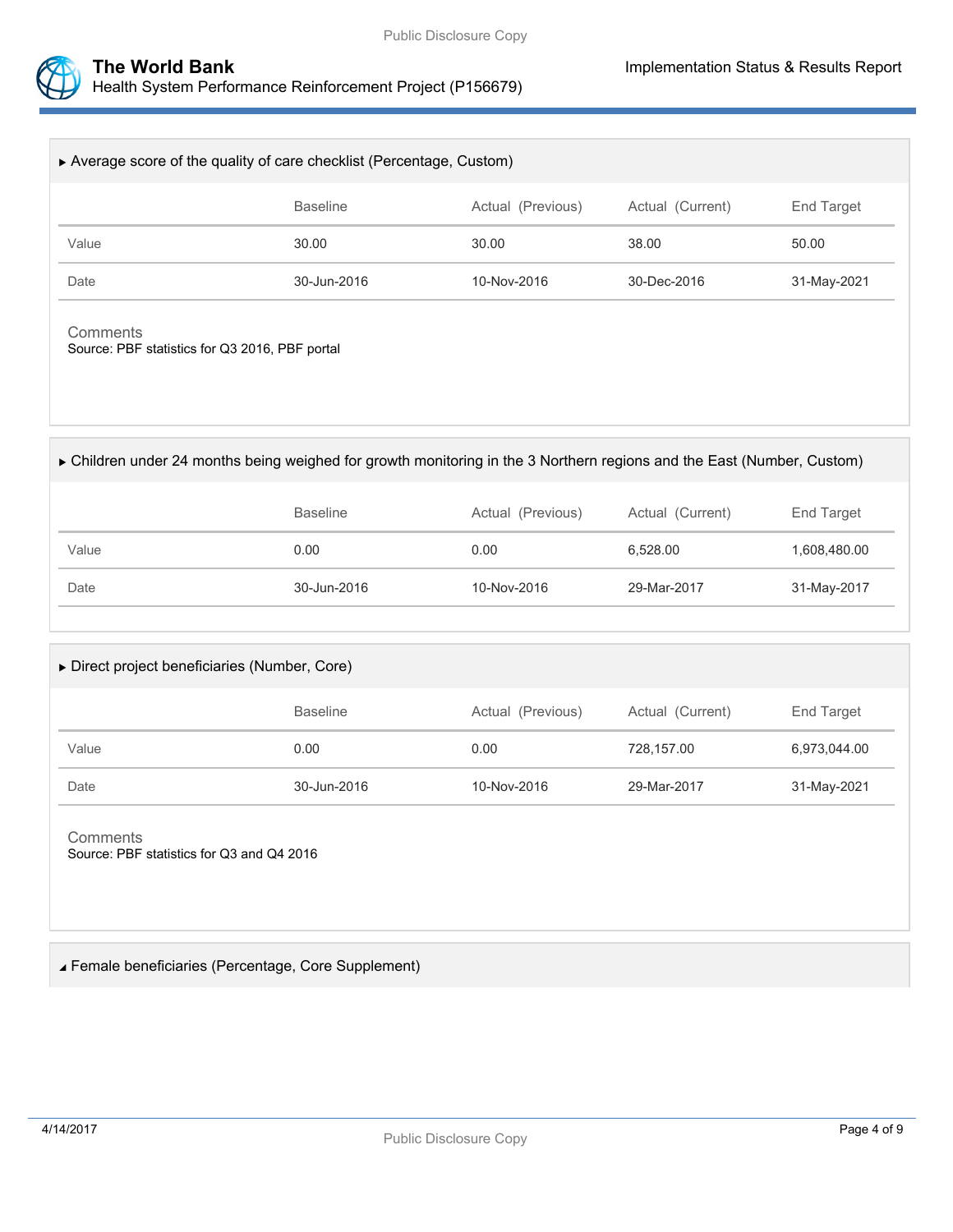

|       | <b>Baseline</b> | Actual (Previous) | Actual (Current) | End Target   |
|-------|-----------------|-------------------|------------------|--------------|
| Value | 0.00            | 0.00              | 486,740.00       | 4,661,169.00 |
|       |                 |                   |                  |              |

#### Overall Comments

#### **Intermediate Results Indicators**

| ► Pregnant women receiving at least 4 antenatal care visits in the 3 Northern regions and the East (Percentage, Custom) |                 |                   |                  |             |  |
|-------------------------------------------------------------------------------------------------------------------------|-----------------|-------------------|------------------|-------------|--|
|                                                                                                                         | <b>Baseline</b> | Actual (Previous) | Actual (Current) | End Target  |  |
| Value                                                                                                                   | 42.80           | 42.80             | 42.80            | 60.00       |  |
| Date                                                                                                                    | 30-Jun-2016     | $10 - Nov - 2016$ | 29-Mar-2017      | 31-May-2021 |  |
|                                                                                                                         |                 |                   |                  |             |  |

| ► Adolescent girls 10-19 years benefiting from multisectoral services supported by the GFF Investment Case (Number, Custom) |                 |                   |                  |             |  |
|-----------------------------------------------------------------------------------------------------------------------------|-----------------|-------------------|------------------|-------------|--|
|                                                                                                                             | <b>Baseline</b> | Actual (Previous) | Actual (Current) | End Target  |  |
| Value                                                                                                                       | 0.00            | 0.00              | 0.00             | 150,000.00  |  |
| Date                                                                                                                        | 30-Jun-2016     | $10-Nov-2016$     | 29-Mar-2017      | 31-May-2021 |  |
|                                                                                                                             |                 |                   |                  |             |  |

| ► Women 15-49 using modern contraceptive methods in the 3 Northern regions and the East (Percentage, Custom) |                  |             |             |             |  |  |
|--------------------------------------------------------------------------------------------------------------|------------------|-------------|-------------|-------------|--|--|
|                                                                                                              | Actual (Current) | End Target  |             |             |  |  |
| Value                                                                                                        | 12.80            | 12.80       | 12.80       | 22.00       |  |  |
| Date                                                                                                         | 30-Jun-2016      | 10-Nov-2016 | 29-Mar-2017 | 31-May-2021 |  |  |
|                                                                                                              |                  |             |             |             |  |  |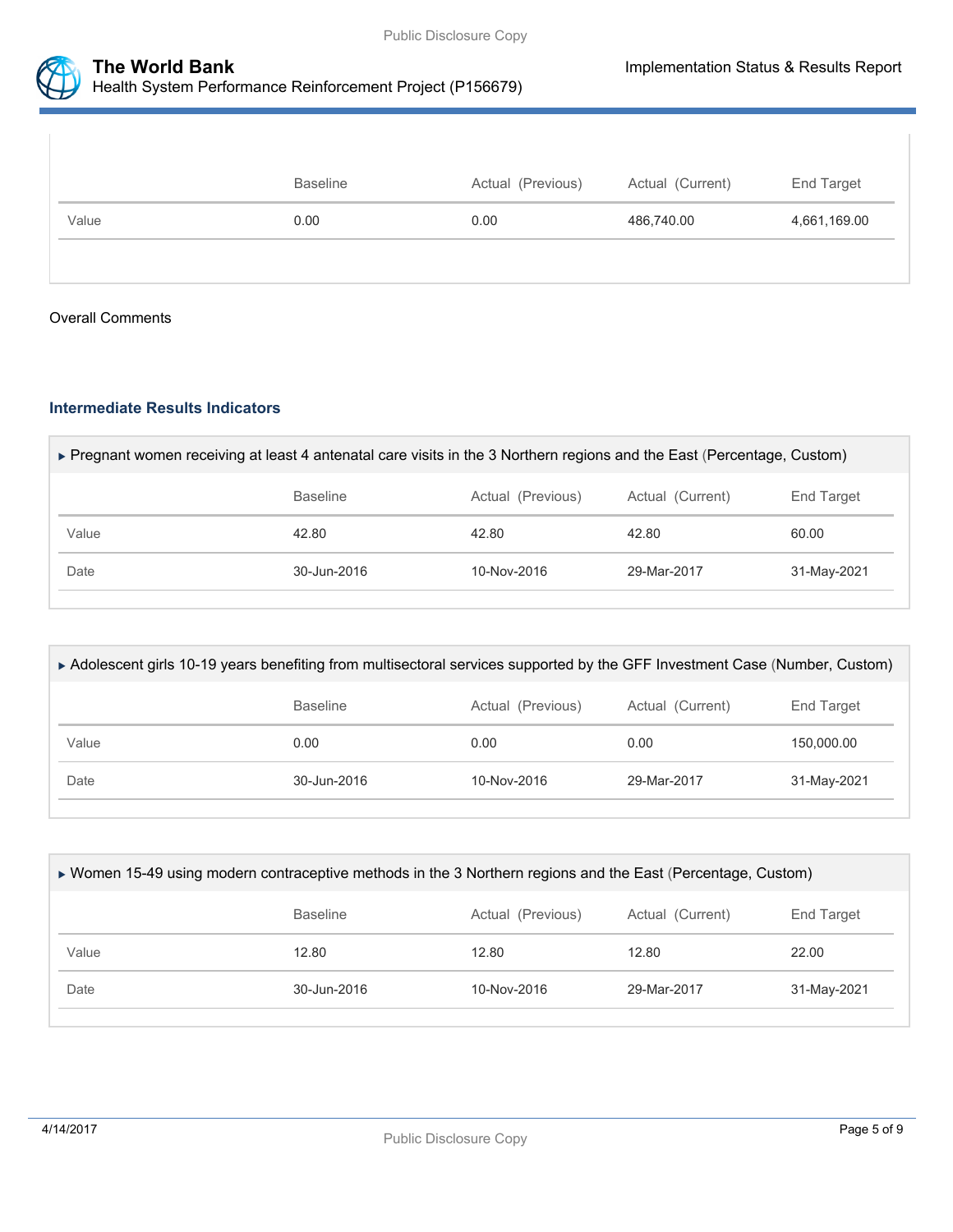

| ► Children aged 6-59 months who received a vitamin A supplement in the last six months (Number, Custom)                                                             |                 |                                       |                  |              |  |  |  |
|---------------------------------------------------------------------------------------------------------------------------------------------------------------------|-----------------|---------------------------------------|------------------|--------------|--|--|--|
|                                                                                                                                                                     | <b>Baseline</b> | Actual (Previous)<br>Actual (Current) |                  | End Target   |  |  |  |
| Value                                                                                                                                                               | 0.00            | 0.00                                  | 109,924.00       | 474,286.00   |  |  |  |
| Date                                                                                                                                                                | 30-Jun-2016     | 10-Nov-2016                           | 29-Mar-2017      | 31-May-2021  |  |  |  |
| Comments<br>Q3-Q4 2016 from PBF statistics                                                                                                                          |                 |                                       |                  |              |  |  |  |
| ► Percentage of facilities with 100% tracer drugs available in targeted health facilities on the day of the visit (Percentage,<br>Custom)                           |                 |                                       |                  |              |  |  |  |
|                                                                                                                                                                     | <b>Baseline</b> | Actual (Previous)                     | Actual (Current) | End Target   |  |  |  |
| Value                                                                                                                                                               | 20.00           | 20.00                                 | 45.49            | 40.00        |  |  |  |
| Date                                                                                                                                                                | 30-Jun-2016     | 10-Nov-2016<br>30-Dec-2016            |                  | 31-May-2021  |  |  |  |
| Comments<br>Note this will decline once the program expands to the new districts in July where drug availability is less.<br>Source: Q3-Q4 2016 from PBF statistics |                 |                                       |                  |              |  |  |  |
| Number of consultations provided to the poor and vulnerable free of charge (Number, Custom)                                                                         |                 |                                       |                  |              |  |  |  |
|                                                                                                                                                                     | <b>Baseline</b> | Actual (Previous)                     | Actual (Current) | End Target   |  |  |  |
| Value                                                                                                                                                               | 0.00            | 0.00                                  | 162,201.00       | 1,302,057.00 |  |  |  |
| Date                                                                                                                                                                | 30-Jun-2016     | 10-Nov-2016                           | 29-Mar-2017      | 31-May-2021  |  |  |  |
| Comments<br>Source: Q3-Q4 2016 from PBF statistics                                                                                                                  |                 |                                       |                  |              |  |  |  |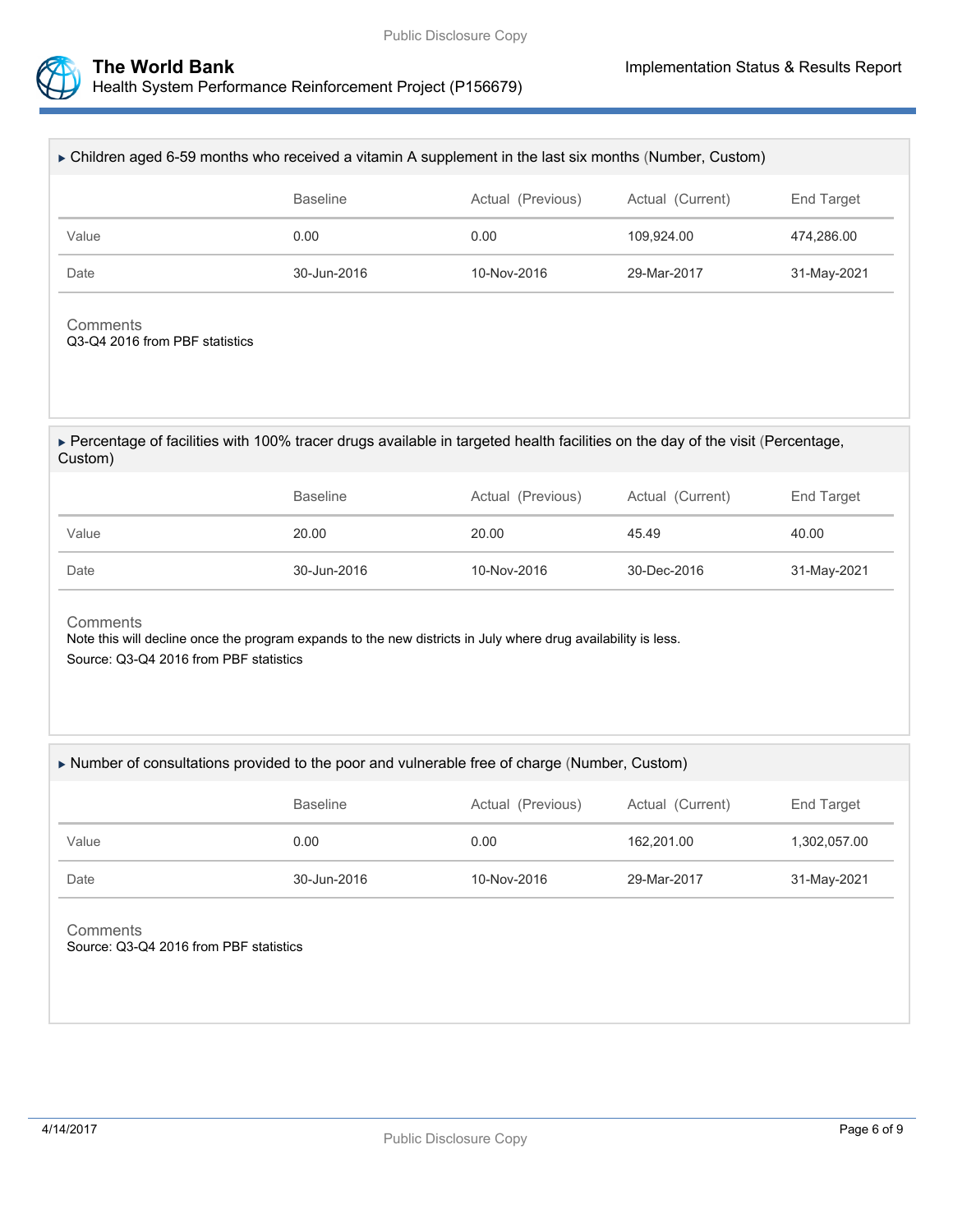

| ► Patients/people referred to the health facilities by community health workers (Number, Custom) |                                      |             |                  |             |  |  |  |
|--------------------------------------------------------------------------------------------------|--------------------------------------|-------------|------------------|-------------|--|--|--|
|                                                                                                  | <b>Baseline</b><br>Actual (Previous) |             | Actual (Current) | End Target  |  |  |  |
| Value                                                                                            | 0.00                                 | 0.00        | 36,359.00        | 243,890.00  |  |  |  |
| Date                                                                                             | 30-Jun-2016                          | 10-Nov-2016 | 29-Mar-2017      | 31-May-2021 |  |  |  |
| Comments<br>Source: Q3 and Q4 2016 from PBF statistics                                           |                                      |             |                  |             |  |  |  |
| ▶ Percentage of reported maternal deaths audited in PBF districts (Percentage, Custom)           |                                      |             |                  |             |  |  |  |
| <b>Baseline</b><br>Actual (Current)<br>End Target<br>Actual (Previous)                           |                                      |             |                  |             |  |  |  |
| Value                                                                                            | 0.00                                 | 0.00        | 0.00             | 25.00       |  |  |  |
| Date                                                                                             | 30-Jun-2016                          | 29-Mar-2017 | 31-May-2021      |             |  |  |  |

| ► Percentage of health facilities conducting community interface meetings (Percentage, Custom) |                                                          |             |             |             |  |  |  |
|------------------------------------------------------------------------------------------------|----------------------------------------------------------|-------------|-------------|-------------|--|--|--|
|                                                                                                | Actual (Current)<br><b>Baseline</b><br>Actual (Previous) |             |             |             |  |  |  |
| Value                                                                                          | 4.00                                                     | 0.00        | 17.00       | 60.00       |  |  |  |
| Date                                                                                           | 30-Jun-2016                                              | 10-Nov-2016 | 29-Mar-2017 | 31-May-2021 |  |  |  |
|                                                                                                |                                                          |             |             |             |  |  |  |

#### **Comments** Scale up in North-West region in Q1 2017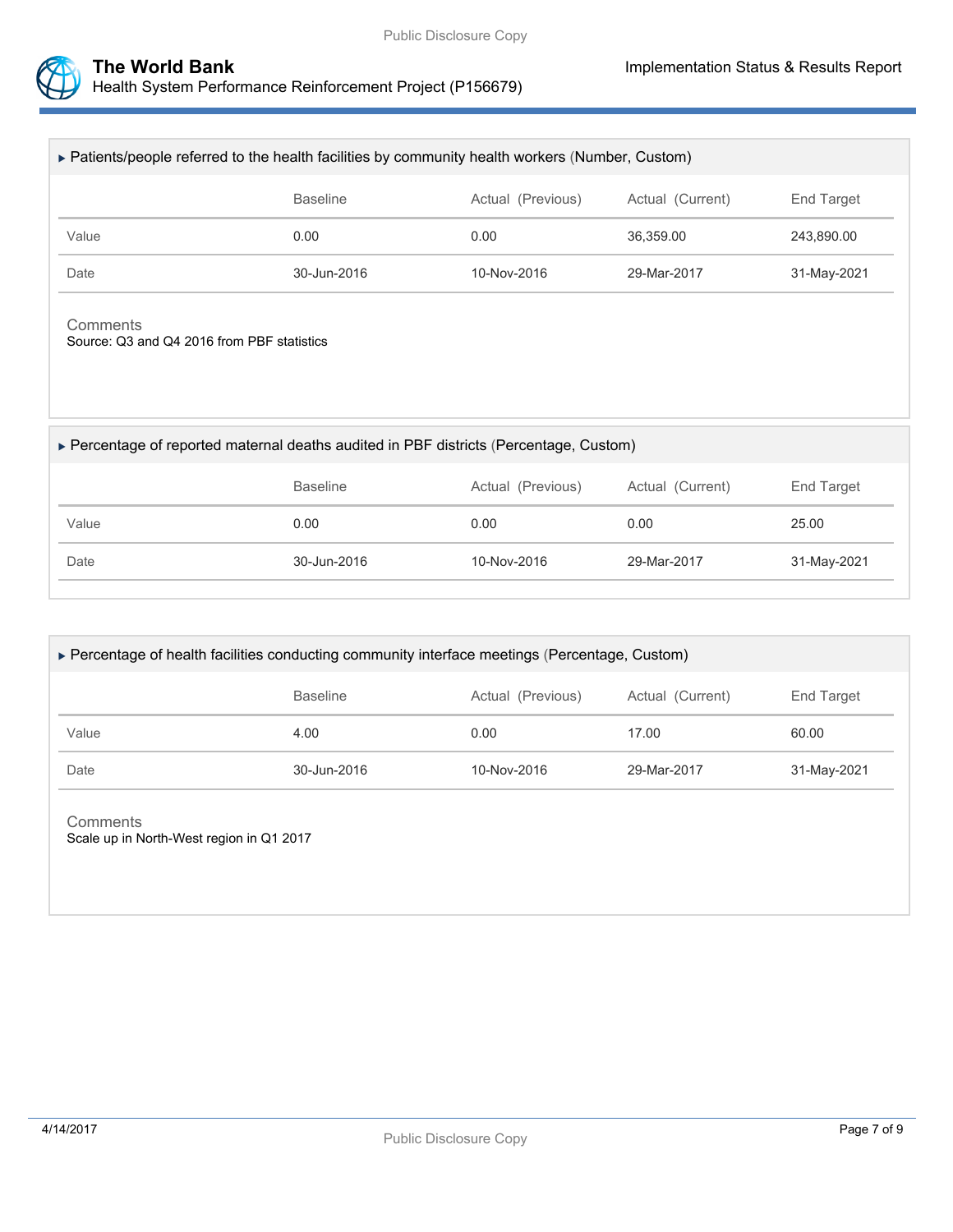

| ► Percentage of the national population covered by the PBF program (Percentage, Custom) |       |       |       |       |  |  |  |
|-----------------------------------------------------------------------------------------|-------|-------|-------|-------|--|--|--|
| <b>Baseline</b><br>Actual (Current)<br>Actual (Previous)<br>End Target                  |       |       |       |       |  |  |  |
| Value                                                                                   | 25.00 | 25.00 | 27.00 | 95.00 |  |  |  |
| Date<br>30-Jun-2016<br>$10-Nov-2016$<br>29-Mar-2017<br>31-May-2021                      |       |       |       |       |  |  |  |

| ► Percentage of the total budget for family planning needs funded by the Ministry of Public Health budget (Percentage, Custom) |                 |                   |                  |                   |  |  |
|--------------------------------------------------------------------------------------------------------------------------------|-----------------|-------------------|------------------|-------------------|--|--|
|                                                                                                                                | <b>Baseline</b> | Actual (Previous) | Actual (Current) | <b>End Target</b> |  |  |
| Value                                                                                                                          | 0.00            | 0.00              | 0.00             | 50.00             |  |  |
| Date                                                                                                                           | 30-Jun-2016     | 10-Nov-2016       | 29-Mar-2017      | 31-May-2021       |  |  |
|                                                                                                                                |                 |                   |                  |                   |  |  |

#### Overall Comments

Indicators with population coverage cannot be updated until the 2017 DHS survey is completed Absolute numbers are from verified PBF statistics from the PBF portal and quarterly purchasing agency reports

## **Data on Financial Performance**

### **Disbursements (by loan)**

| Project                    | Loan/Credit/TF  | <b>Status</b> | Currency      | Original | Revised      | Cancelled                 | <b>Disbursed</b> | Undisbursed        | <b>Disbursed</b>  |
|----------------------------|-----------------|---------------|---------------|----------|--------------|---------------------------|------------------|--------------------|-------------------|
| P156679                    | IDA-57900       | Effective     | <b>USD</b>    | 100.00   | 100.00       | 0.00                      | 9.28             | 89.30              | 9%                |
| P156679                    | <b>TF-A2177</b> | Effective     | USD           | 27.00    | 27.00        | 0.00                      | 0.00             | 27.00              | $0\%$             |
| <b>Key Dates (by loan)</b> |                 |               |               |          |              |                           |                  |                    |                   |
| Project                    | Loan/Credit/TF  | <b>Status</b> | Approval Date |          | Signing Date | <b>Effectiveness Date</b> |                  | Orig. Closing Date | Rev. Closing Date |
| P156679                    | IDA-57900       | Effective     | 03-May-2016   |          | 14-Sep-2016  | 13-Dec-2016               |                  | 31-May-2021        | 31-May-2021       |
| P156679                    | <b>TF-A2177</b> | Effective     | 03-May-2016   |          | 14-Sep-2016  | 13-Dec-2016               |                  | 31-May-2021        | 31-May-2021       |

### **Cumulative Disbursements**